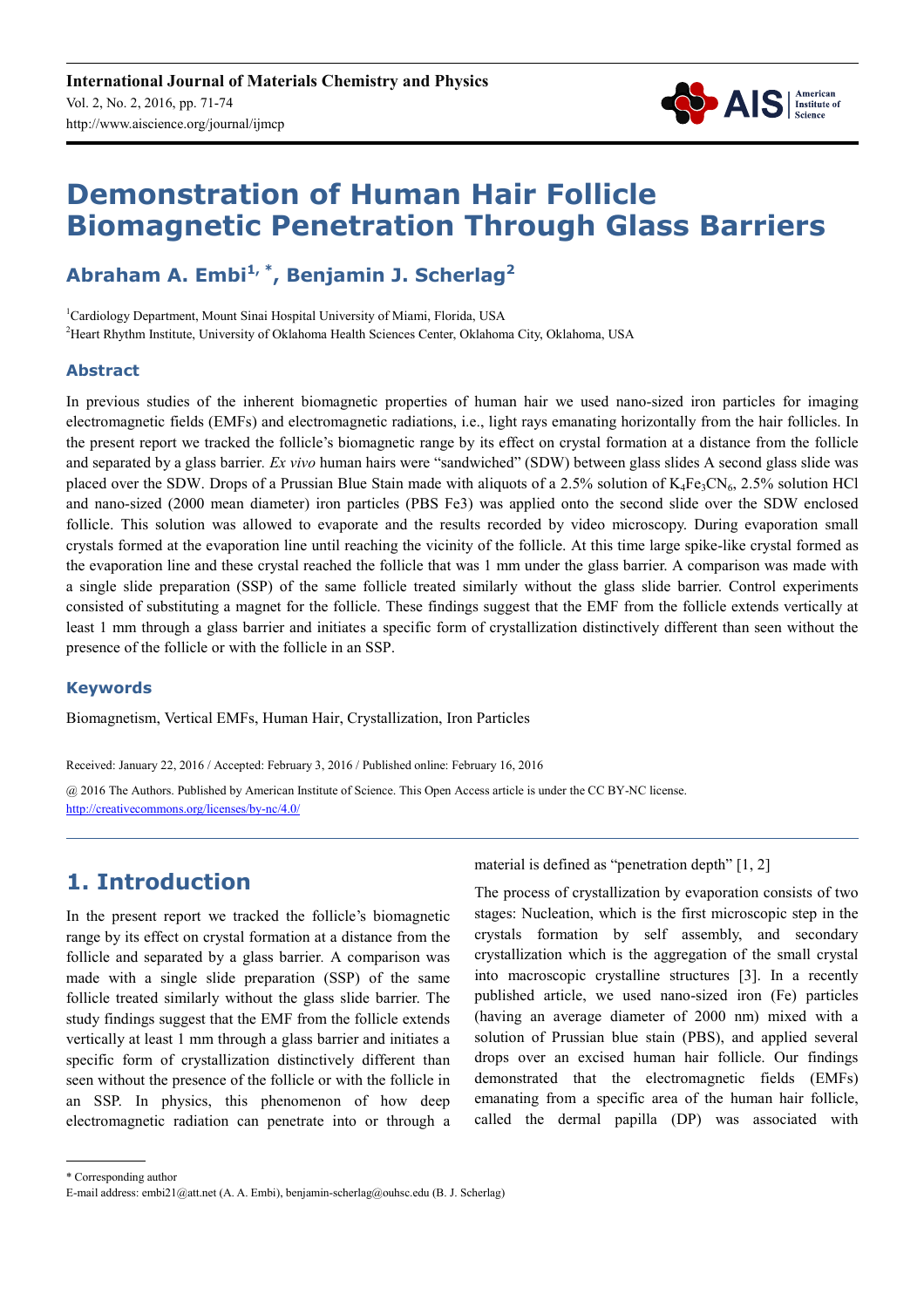crystallization when the PBS Fe 2000 solution was allowed to evaporate. Initially small crystals formed along the evaporation line. As the evaporation line approached the follicle, large crystals developed finally connecting to the dermal papilla (DP) of the follicle which contains S-100 proteins [4]. The part of the follicle, which is surgically separated from the DP when subjected to the same procedure, does not show the same crystallization response. In the present report, we intend to show that the effect of EMF on crystallization in the horizontal plane could be extended to the vertical plane by traversing a glass barrier.

## **2. Materials and Methods**

#### **2.1. Preparation of the Solution**

A fine iron particle solution was prepared by mixing several grams of powdered iron filings (Edmond Scientific, Co., Tonawanda, NY) in 200 cc of deionized water (resistivity, 18.2 MΩ.cm). After standing for several hours the supernatant was carefully decanted for sizing of the iron nano-sized iron particles. The particle size and distribution of the nanoparticles from the supernatant was determined using dynamic light scattering (DLS) and the zeta potential using phase analysis light scattering by a Zeta potential analyzer (ZetaPALS, Brookhaven Instruments Corp, Holtsville, NY). For sizing, 1.5 ml of the solution in de-ionized water was scanned at 25°C and the values obtained in nanometers (nm). A similar aliquot of the fine iron particle solution was scanned for 25 runs at 25°C. for determining zeta potentials. Zeta potential values were displayed as millivolts (mV). A solution having paramagnetic properties was prepared by mixing aliquots of a below:

2.5% Potassium Ferricyanide solution  $(K_4Fe_3CN_6)$  and a 2.5% HCl. Also added were two parts of the Fe 2000 solution. The composite solution is abbreviated throughout the manuscript as "Fe3."

#### **2.2. The Two Slide Preparation (1 mm Vertical Distance)**

To measure the vertical magnetic penetration, a freshly plucked *ex vivo* human hair from the forearm was placed in the center of an empty slide. A whitish sticky substance (sebum) covers the follicle; this we have found facilitates the placement of the follicle on the slide. The hair was then covered *in toto* by a second slide placed on top of the first. This would bring the vertical distance from the hair to the top of the second slide to 1 mm. The slides were visually aligned and masking tape was applied at the edges to further secure the position. The Fe3 solution was then applied to the top slide, aligning the drops with the hair follicle seen within the initial glass slide sandwich. The solution was then allowed to

evaporate and microphotographs and video recordings taken for further analysis.

#### **2.3. The Single Slide Preparation (SSP)**

Since in the "two slide preparation" the hair never came n contact with the solution, it was decided to recycle the same hair. A SSP was prepared to display the horizontal magnetic forces; the hair was placed on a clean slide (size 25 x 75 x 1mm). Two drops of the Fe3 solution covered the follicle and shaft and was then allowed to evaporate unimpeded at room temperature (77°F, 48% humidity).

#### **2.4. Ancillary Comparative and Control Experiments**

To simulate the putative EMF of the hair follicle, smallrubberized magnet fragments (0.8 cm long and 0.2 cm wide) were mounted as a two-slide preparation and a SSP. Drops of Fe3 were applied and the liquid allowed evaporating. These experiments were labelled controls. All preparations were photographed during (videos) or after (still photos) evaporation of the applied liquid at 10X magnification with a video microscope (Celestron LCD Digital Microscope II model #44341 Torrance California USA).

### **3. Results**

When Fe3 alone was applied to a slide and the liquid evaporating, there was a random deposition of small and large crystals but no inclusion of iron particle aggregates (Figure 1). In contrast, when a magnet fragment (A in figure 2) was placed on a slide and covered with the Fe3 solution the subsequent evaporation resulted in large crystal deposition incorporating aggregated iron particles (dark material). Furthermore, the crystal surrounded and contacted the magnet itself (B in figure 2). Additional evidence of the effect of EMFs are also demonstrated in Figure 2A. In this case the magnet is at a 1 mm distance from the Fe3 solution and large and small crystals also formed.



Figure 1. Example of control unimpeded evaporation of a SSP Fe3 solution. Notice the random deposition of small and large ferricyanide crystals with no indication of iron particles aggregates. This is attributed to the absence of any electromagnetic forces (EMFs) influencing crystals formation during evaporation.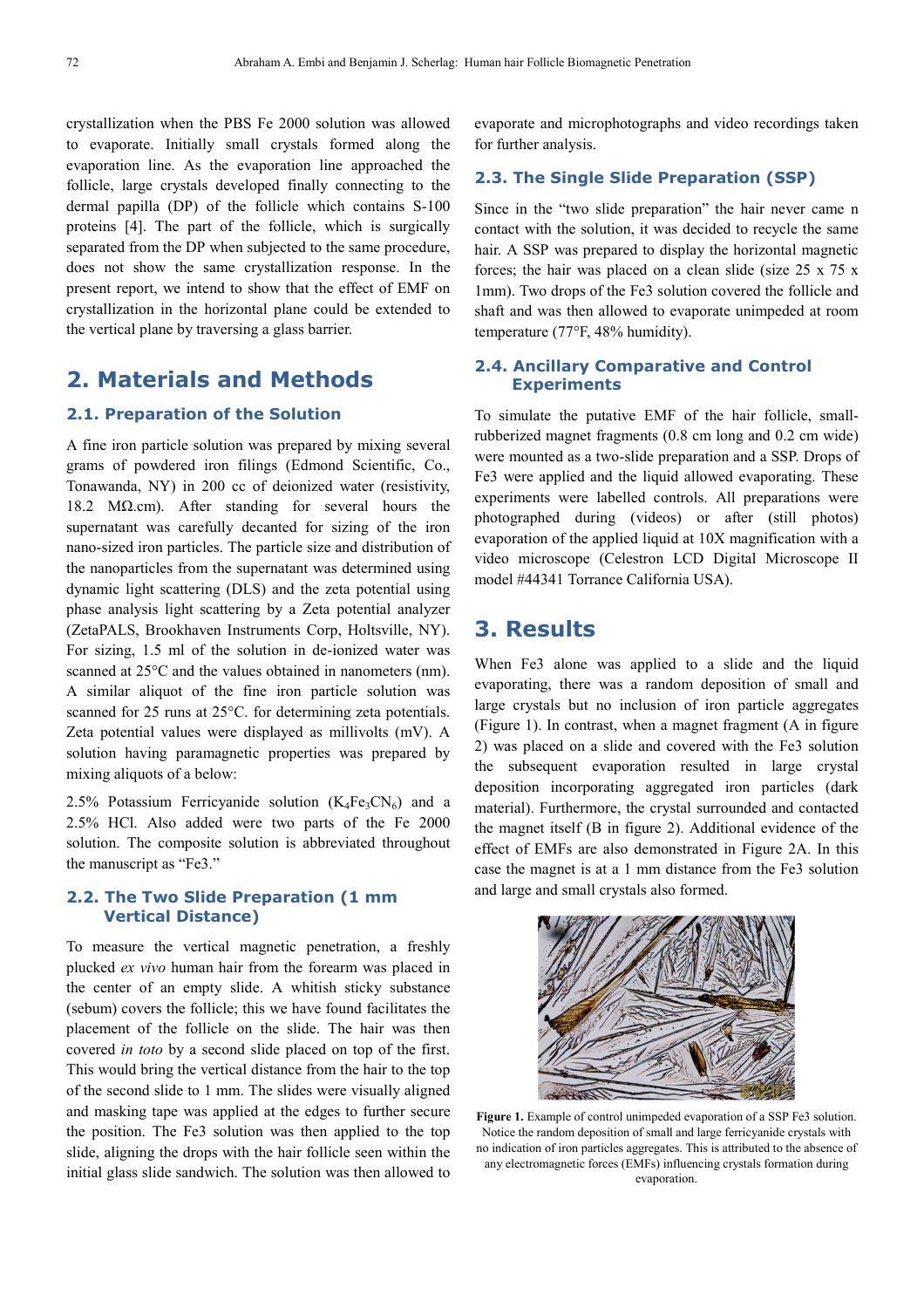

Figure 2. When a magnet fragment (A) was placed on a slide and covered by the F3 solution (SSP), evaporation revealed large Fe3 crystals with incorporated iron particle aggregates surrounding and contacting (B) the magnet.



**Figure 2A.** When a magnet fragment (A) was placed in a stacked preparation the distance of 1 mm separated the magnet from the SSP Fe3 solution revealed large Fe3 crystals (B) at the latitude of the follicle. Also viewed are needle like crystals (C) attributed to the EMFs from the magnet. Please compare with Figure 4 where the vertical EMFs from the hair also triggered needle like crystals.



Figure 3. The forearm hair was mounted as an SSP, covered by a Fe3 solution (Fe3 in direct contact with hair).

After evaporation the hair follicle (A) was encircled by dense ferricyanaide crystals embedded with iron particle aggregates. Some of these large crystals traversed the space (B) to contact the follicle directly.

Figure 3 illustrates the similar results obtained when a human hair follicle (A) is placed in an SSP exposed to Fe3 solution. After evaporation large ferricyanide crystals (gold color B) encircle and contact the hair follicle. Due to the paramagnetic properties of these crystals heavy iron particle deposition was observed as well.

The 1mm vertical distance preparation:

Figure 4 Photograph of still frame of video # 0749. Is the stacked preparation showing the hair follicle separated by a glass barrier 1 mm distant from the applied Fe3 solution. This video shows the progressive deposition of dense crystals and iron aggregates forming along the evaporation line until encountering the putative EMF field emanating through the glass barrier. At this point, the crystals become larger and elongated eventually encompassing the virtual follicle image.



**Figure 4.** Still photograph of video frame demonstrating the EMFs penetrating a glass barrier in a SSP FE3 stacked preparation. The thickness (1 mm) of a glass slide is covering the hair A=Hair follicle (seen in a different plane) B= (Arrow) Crystallization line caused by EMFs from hair below C= Random needle like crystals. Supplementary video # 0749 (not shown) shows unequivocally the vertical idiosyncratic effect of he biomagnetic forces emitted by the human hair on the paramagnetic ferricyanide solution. There is no direct contact between the hair and the Fe3.

## **4. Discussion**

#### Major findings:

In the present report we applied a solution containing the dissolved crystals of Potassium Ferricyanide  $(K_4Fe_3CN_6)$  to human hair follicles, which when the liquid evaporated, there was a distinctive form of crystal deposition observed putatively related to the EMF emitted from the follicle (Figure 3). The same experiment was performed with the untreated hair sandwiched between two glass slides and the Fe3 solution applied at a 1 mm distance from the embedded follicle. The supplementary video (not shown) initially showed dense crystals and iron aggregates forming along the evaporation line moving toward the follicle. As the evaporation line approached the follicle the crystal formation became elongated and then directly enveloped the follicle. We hypothesize that this sequence indicates that the EMF is transmitted vertically through the glass barrier (1mm thick) and reproduces the same crystallization process albeit with a longer duration (6 minutes vs. 3 minutes) seen in the SSP horizontally (figure 3).

Evidence is presented comparing and contrasting two different magnetic materials. First the *ex vivo* human hair,